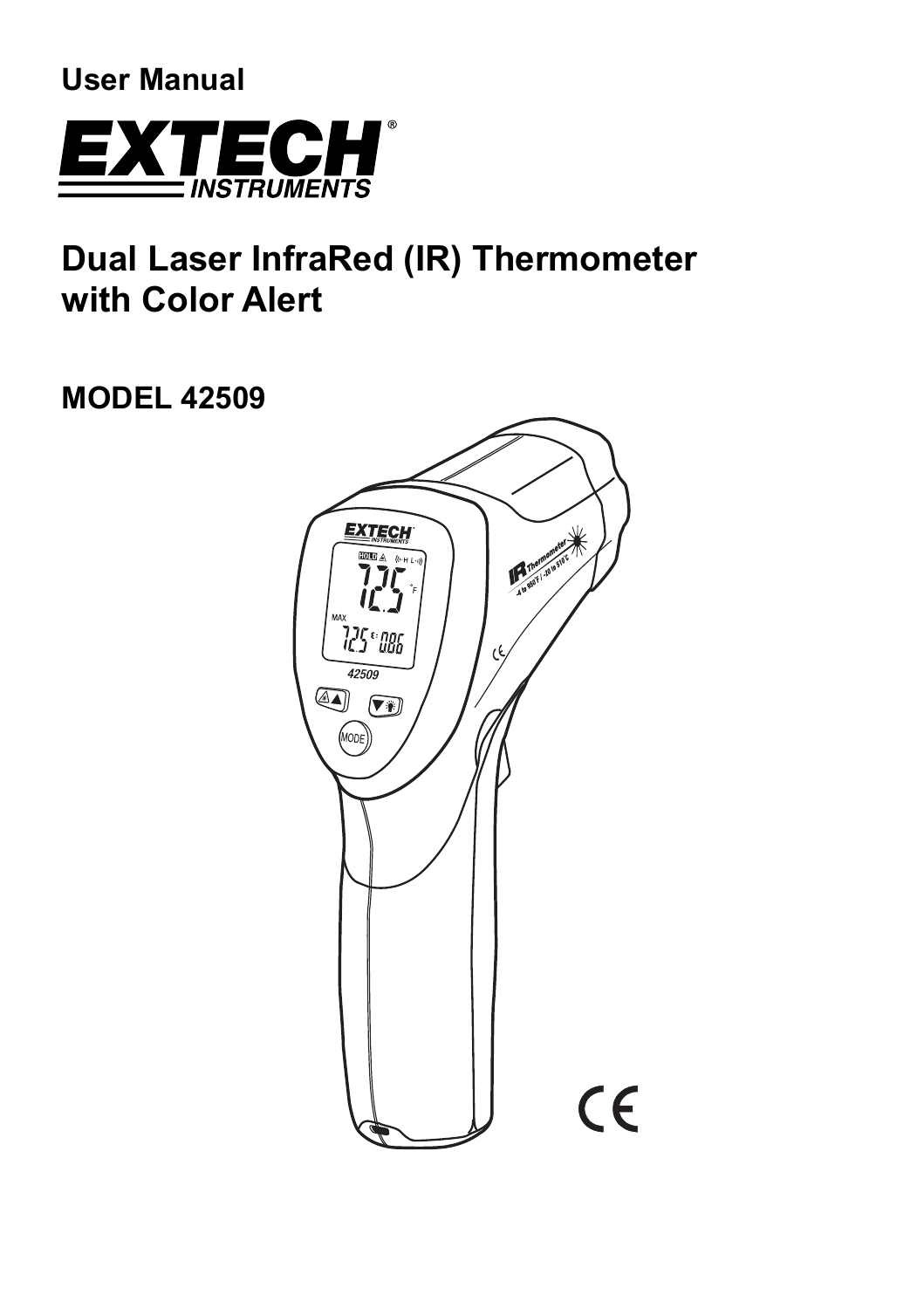## *Introduction*

Congratulations on your purchase of the Model 42509 IR Thermometer with Color Alert. This Infrared thermometer measures and displays non-contact temperature readings up to  $950^{\circ}$ F (510°C). Dual laser pointers ensure accurate targeting and temperature measurement. The Color Alert feature indicates when High or Low set points are exceeded. The adjustable emissivity feature allows the IR thermometer to measure the temperature of virtually any surface. Proper use and care of this meter will provide years of reliable service.

### *Safety*

- Use extreme caution when the laser pointer is on
- Do not point the beam toward anyone's eye or allow the beam to strike the eye from a reflective surface
- Do not use the laser near explosive gases or in other potentially explosive areas

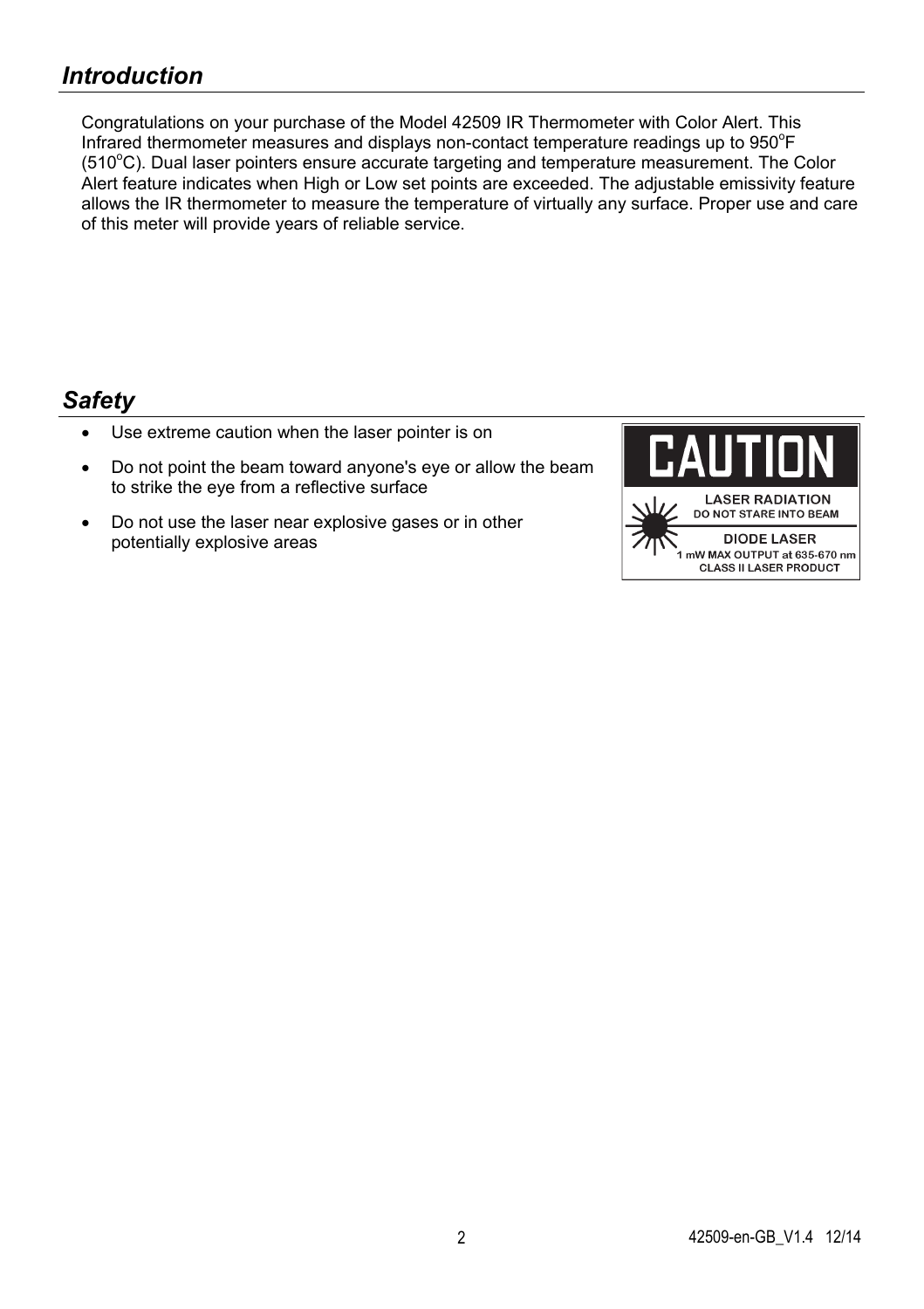- 1. Dual Laser pointers
- 2. LCD Display
- 3. Function Buttons
- 4. Measurement Trigger
- 5. Battery and F/C Switch compartment



### DISPLAY

- 1. SCAN, measurement in progress
- 2. HOLD, last measurement locked in display
- 3. Laser pointer active
- 4. Power locked ON
- 5. High limit alarm
- 6. Low limit alarm
- 7. C or F temperature units
- 8. Main temperature display
- 9. Low battery icon
- 10. MAX icon
- 11. Emissivity setting
- 12. Emissivity icon
- 13. Max temperature display

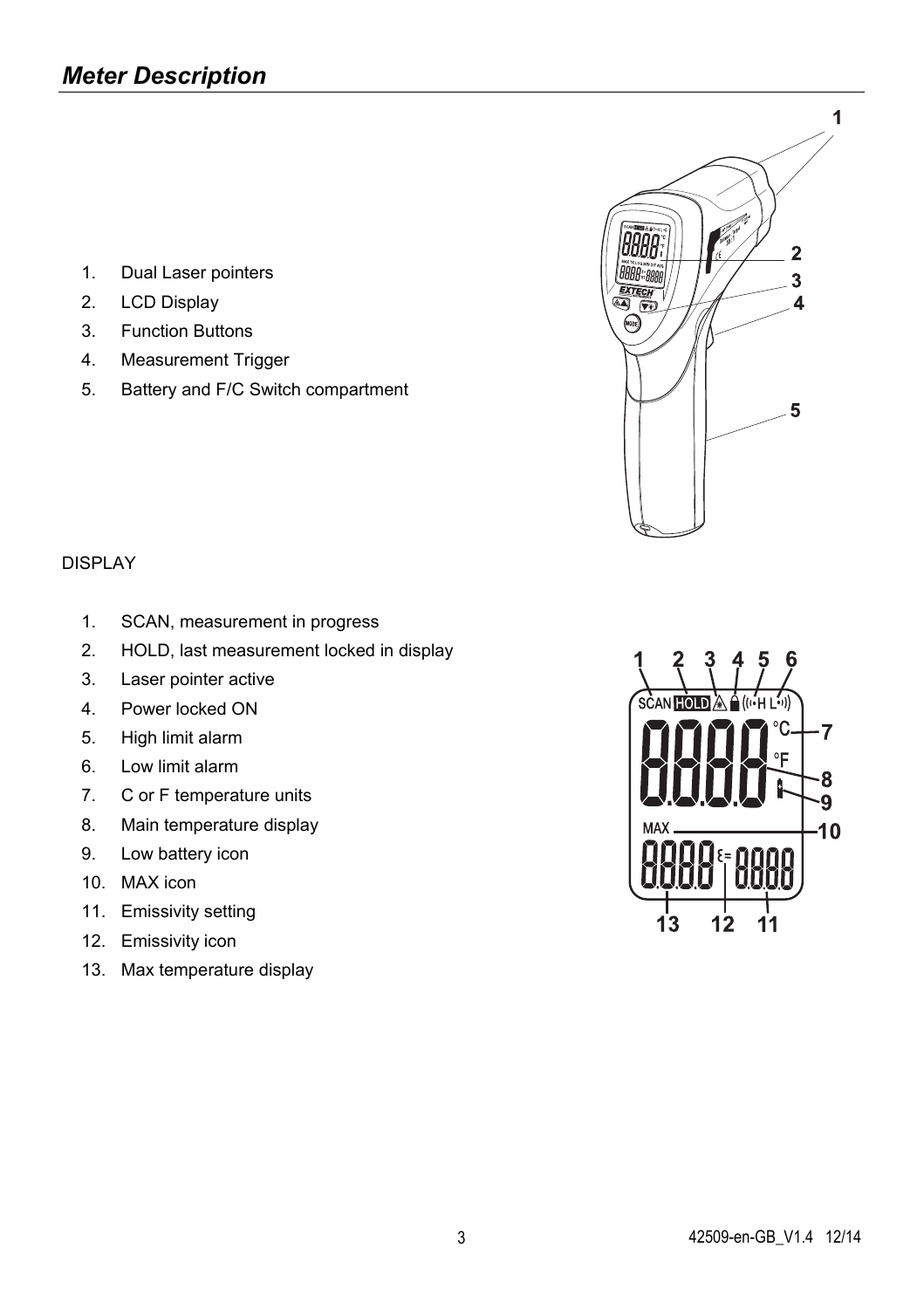# *Operating Instructions*

### **Temperature Measurements**

- 1. Hold the meter by its handle and point it toward the surface to be measured.
- 2. Pull and hold the trigger to turn the meter on and begin testing. The temperature reading, MAX temperature reading, the 'SCAN' icon, the emissivity value, and the unit of measure will appear.
- 3. Release the Trigger and the reading will hold for approximately 7 seconds (HOLD will appear on the LCD) after which the meter will automatically shut off. If LOCK mode is enabled, the unit will not automatically shut off.

**Note**: Select the temperature units ( ${}^{\circ}F/{}^{\circ}C$ ) using the switch inside the battery compartment

#### **Dual Laser Pointer**

The meter has a distance to target ratio of 12:1. The dual laser pointers are designed to indicate the 12" distance when the laser pointers converge. The spot size at this distance is a 1" diameter. This is the recommended distance for most measurements. To turn the lasers on/off:

- 1. Press and release the Trigger
- 2. While HOLD is on the display, press the laser button  $\triangle$  once to turn the lasers on or off. The new status will appear with the next trigger pull.
- 3. The laser icon  $\triangle$  will appear in the LCD when the laser function is enabled.
- 4. The status of the laser will be stored in memory and will remain as the "turn-on" condition until changed.

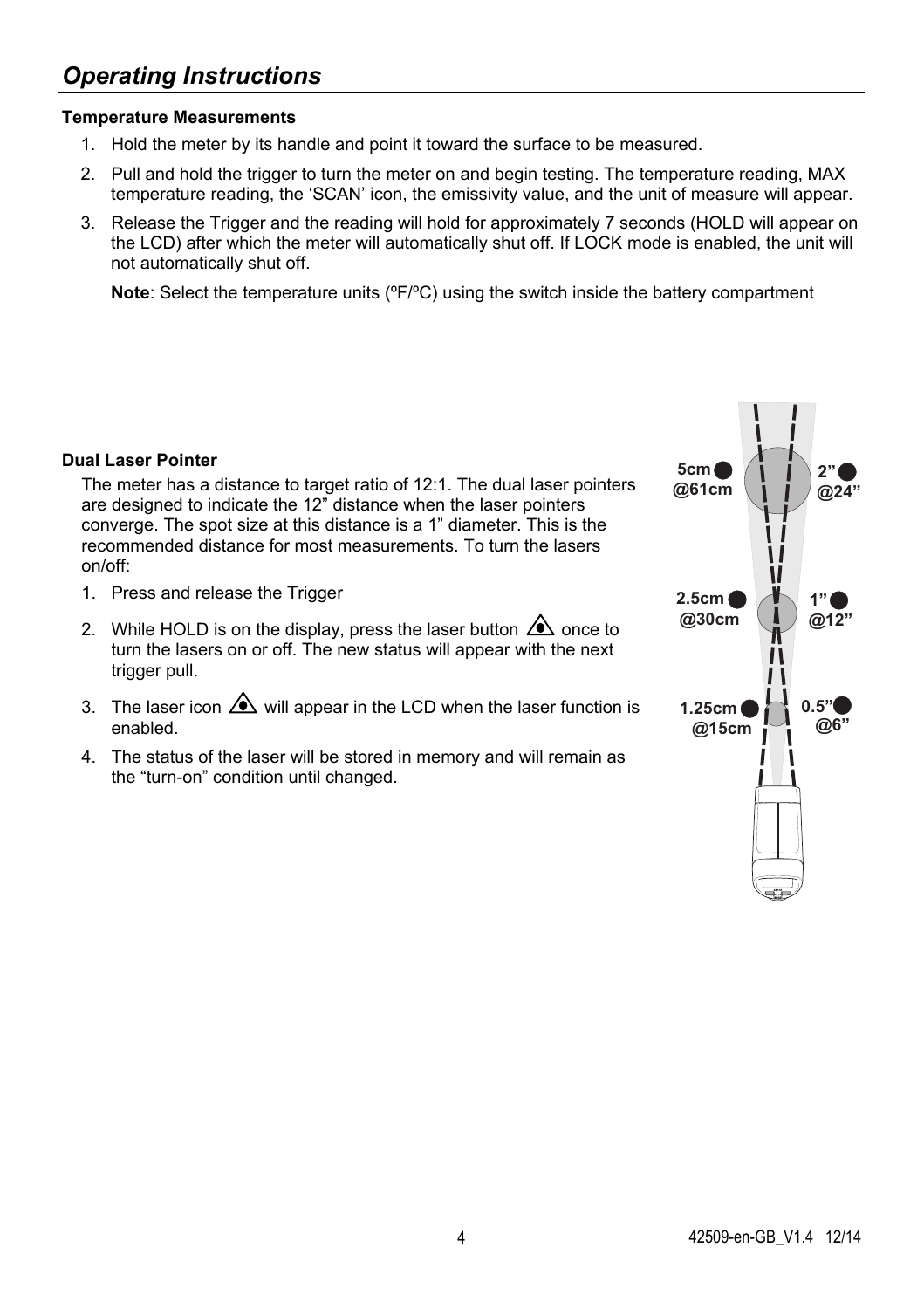### **MAX (maximum) temperature display**

The highest reading encountered during a single measurement scan is displayed in the MAX display

### **Backlight**

- 1. Press and release the Trigger
- 2. While HOLD is on the display, press the backlight button  $\stackrel{\leftrightarrow}{\otimes}$  once to turn on the backlight on or off.
- 3. The backlight will illuminate in the LCD when the feature is enabled.
- 4. The status of the backlight will be stored in memory and will remain as the "turn-on" condition until changed.
- 5. Note: The backlight will shorten the battery life. Only use this feature when required.

### **The MODE button options**

The MODE button is used to access the Emissivity, Lock, High alarm and Low alarm features of the instrument.

- 1. Press and release the Trigger
- 2. While HOLD is on the display, press the MODE button to step through and program the following features. A blinking icon indicates the feature is selected.
- 3. The meter will shut off and save any changes if no button is pressed for approximately 8 seconds.

### *E***= (Emissivity Value)**

Press the ▲ or ▼ buttons to change the emissivity value.

### **(Lock mode On/Off)**

Press the ▲ or ▼ buttons to turn the lock feature ON or OFF.

## **(High Alarm On/Off)**

Press the **▲** or ▼ buttons to turn the High Alarm feature ON or OFF.

# **(High Alarm setting)**

Press the ▲ or ▼ buttons to set the high alarm limit value in the main display

### **(Low Alarm On/Off)**

Press the ▲ or ▼ buttons to turn the High Alarm feature ON or OFF.

# **(Low Alarm setting)**

Press the ▲ or ▼ buttons to set the Low alarm limit value in the main display.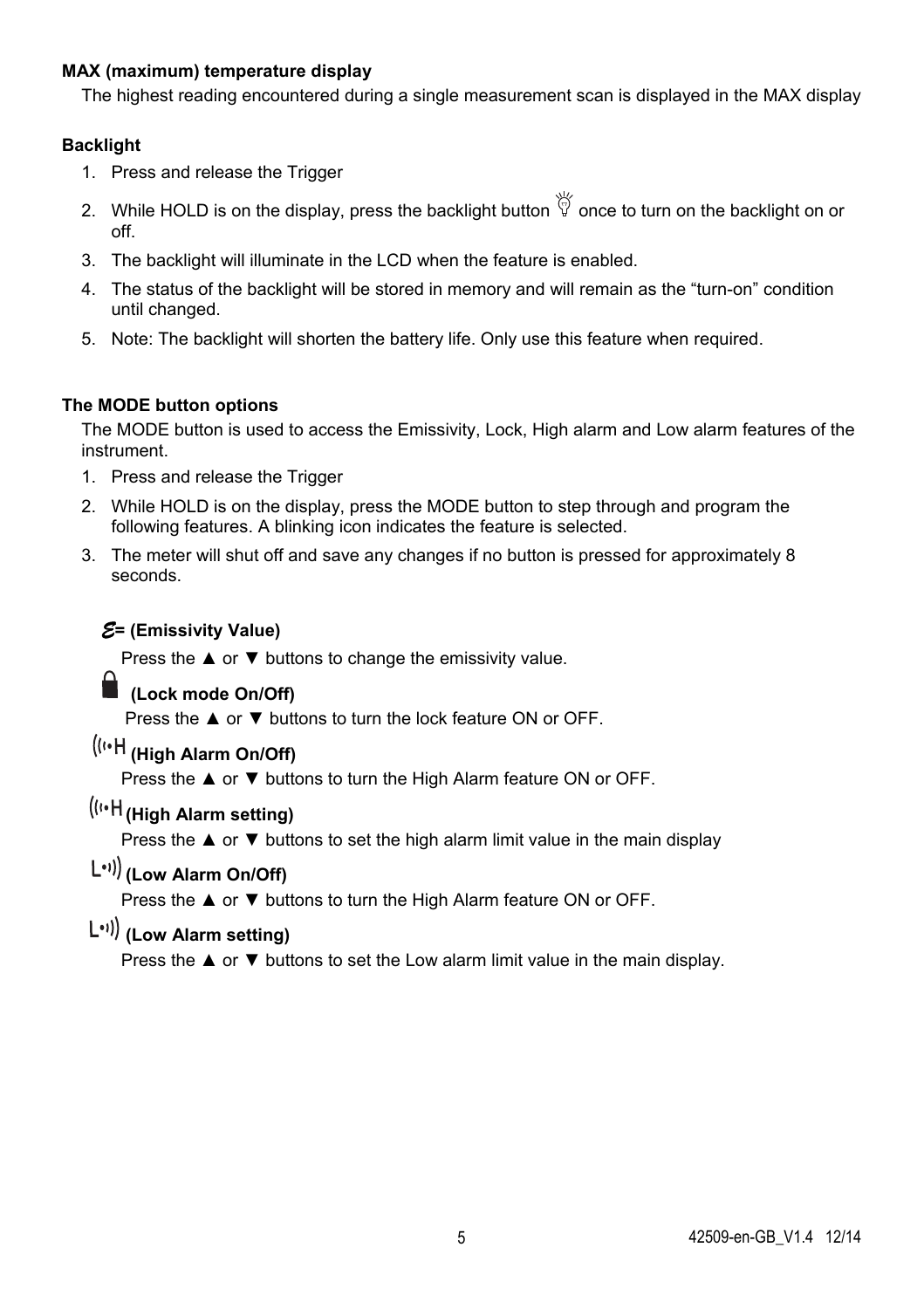#### **Color Alert High and Low Alarm Feature**

The meter has a programmable high and low alarm feature. When either alarm point is reached the meter will alert the user via a flashing red LED backlight, as well as an audible beep and a blinking LCD display icon. The alarm limit is set and the feature is enabled/disabled using the MODE button. The setting is stored and memory and will remain as the "turn-on" condition until changed.

#### **Temperature Units**

The temperature units can be set to °F or °C using the switch located in the battery compartment.

#### **Lock feature**

The LOCK feature disables the Auto Power Off feature for a single period of use after the Lock mode is selected. The feature is useful for long term temperature monitoring and hands free use. The meter will revert to auto power off if the trigger is pressed during a locked scan.

#### **Over-range Indication**

If the temperature measurement exceeds the specified temperature range, the thermometer will display dashes in place of a temperature reading.

#### **Battery Replacement**

When the low battery symbol  $\Box$  appears on the display, replace the meter's battery (9V). The battery compartment is located behind the panel that surrounds the meter's trigger. Open the compartment by pulling the panel down from the trigger area. Replace the 9V battery and close the battery compartment cover.



You, as the end user, are legally bound (**EU Battery ordinance**) to return all used batteries, **disposal in the household garbage is prohibited!** You can hand over your used batteries / accumulators at collection points in your community or wherever batteries / accumulators are sold!

**Disposal:** Follow the valid legal stipulations in respect of the disposal of the device at the end of its lifecycle

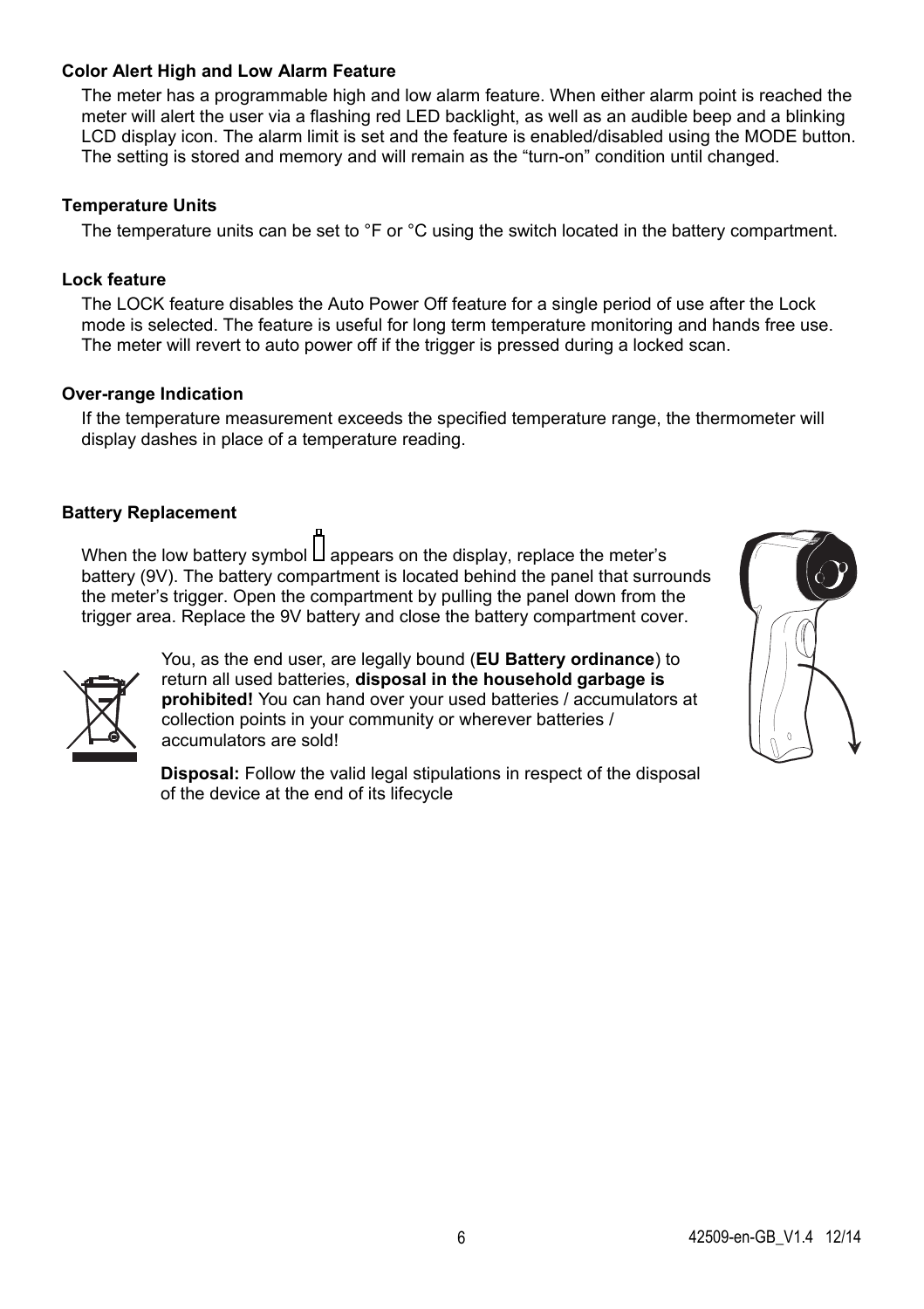#### **IR Measurement Notes**

- 1. The object under test should be larger than the spot (target) size calculated by the field of view diagram (printed on the side of the meter and in this guide).
- 2. Before measuring, be sure to clean surfaces that are covered with frost, oil, grime, etc.
- 3. If an object's surface is highly reflective, apply masking tape or flat black paint to the surface before measuring. Allow time for the paint or tape to adjust to the temperature of the surface it is covering.
- 4. Measurements through transparent surfaces such as glass may not be accurate.
- 5. Steam, dust, smoke, etc. can obscure measurements.
- 6. The meter automatically compensates for deviations in ambient temperature. However, it can take up to 30 minutes for the meter to adjust to extremely wide changes.
- 7. To find a hot spot, aim the meter outside the area of interest then scan across (in an up and down or side to side motion) until the hot spot is located.

#### **Field of View**

The meter's field of view is 12:1. For example, if the meter is 12 inches from the target (spot), the diameter of the target must be greater than 1 inch. Other distances are shown in the field of view diagram. Measurements should normally be made as close as possible to the device under test. The meter can measure from moderate distances but the measurement may be affected by external sources of light. In addition, the spot size may be so large that it encompasses surface areas not intended to be measured.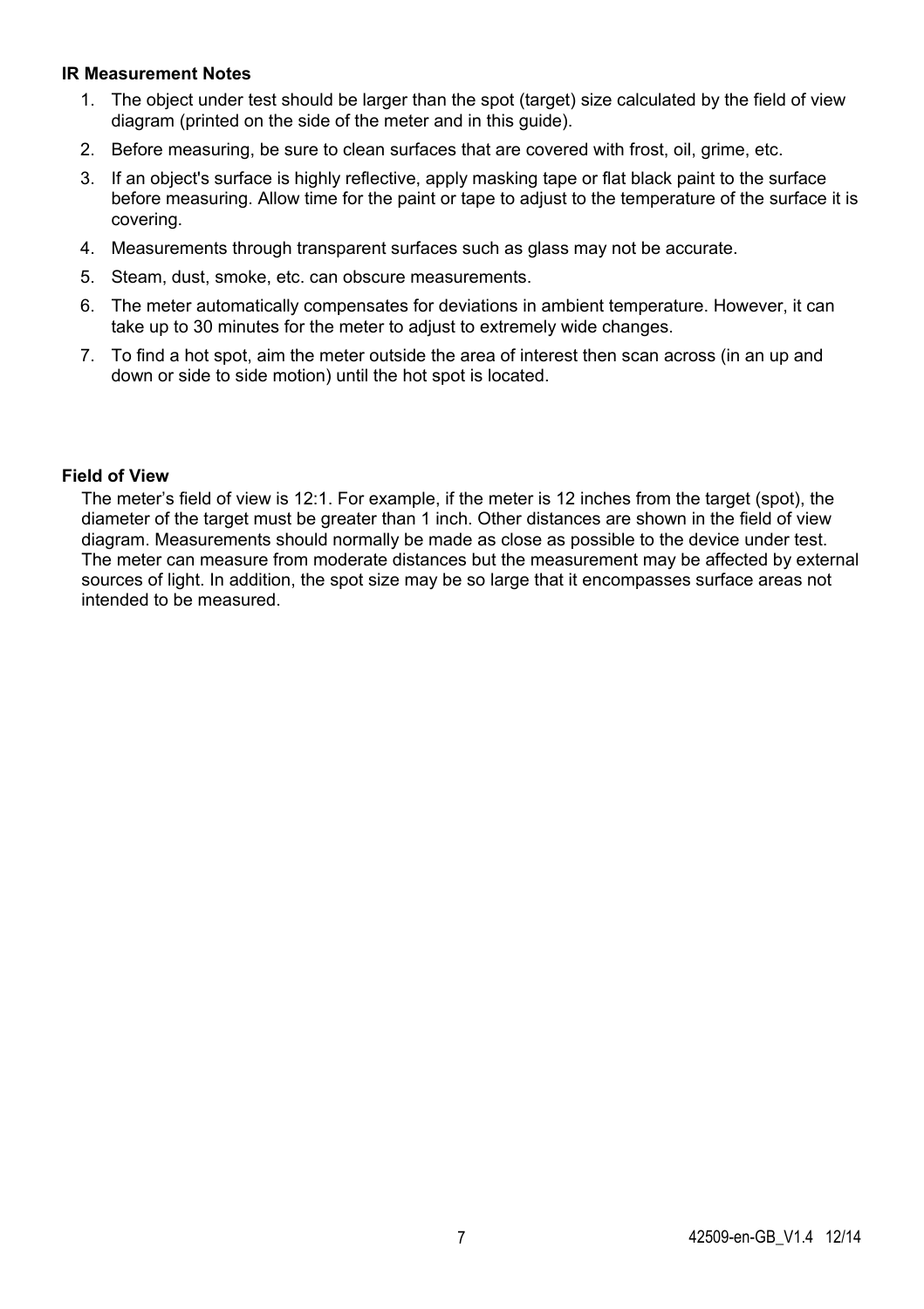#### **Emissivity and IR Measurement Theory**

IR Thermometers measure the surface temperature of an object. The thermometer's optics sense emitted, reflected, and transmitted energy. The thermometer's electronics translate the information into a temperature reading which is then displayed on the LCD.

The amount of IR energy emitted by an object is proportional to an object's temperature and its ability to emit energy. This ability is known as emissivity and is based upon the material of the object and its surface finish. Emissivity values range from 0.1 for a very reflective object to 1.00 for a flat black finish. For this model, the emissivity is adjustable from 0.1 to 1.00. Most organic materials and painted or oxidized surfaces have an emissivity factor of 0.95. When in doubt, set the emissivity to 0.95.

| <b>Material under test</b> | <b>Emissivity</b> | <b>Material under test</b> | <b>Emissivity</b> |
|----------------------------|-------------------|----------------------------|-------------------|
| Asphalt                    | 0.90 to 0.98      | Cloth (black)              | 0.98              |
| Concrete                   | 0.94              | Skin (human)               | 0.98              |
| Cement                     | 0.96              | Leather                    | 0.75 to 0.80      |
| Sand                       | 0.90              | Charcoal (powder)          | 0.96              |
| Soil                       | 0.92 to 0.96      | Lacquer                    | 0.80 to 0.95      |
| Water                      | 0.92 to 0.96      | Lacquer (matt)             | 0.97              |
| lce                        | 0.96 to 0.98      | Rubber (black)             | 0.94              |
| Snow                       | 0.83              | Plastic                    | 0.85 to 0.95      |
| Glass                      | 0.90 to 0.95      | Timber                     | 0.90              |
| Ceramic                    | 0.90 to 0.94      | Paper                      | 0.70 to 0.94      |
| Marble                     | 0.94              | Chromium Oxides            | 0.81              |
| Plaster                    | 0.80 to 0.90      | Copper Oxides              | 0.78              |
| Mortar                     | 0.89 to 0.91      | Iron Oxides                | 0.78 to 0.82      |
| <b>Brick</b>               | 0.93 to 0.96      | <b>Textiles</b>            | 0.90              |

### **Emissivity Factors for Common Materials**